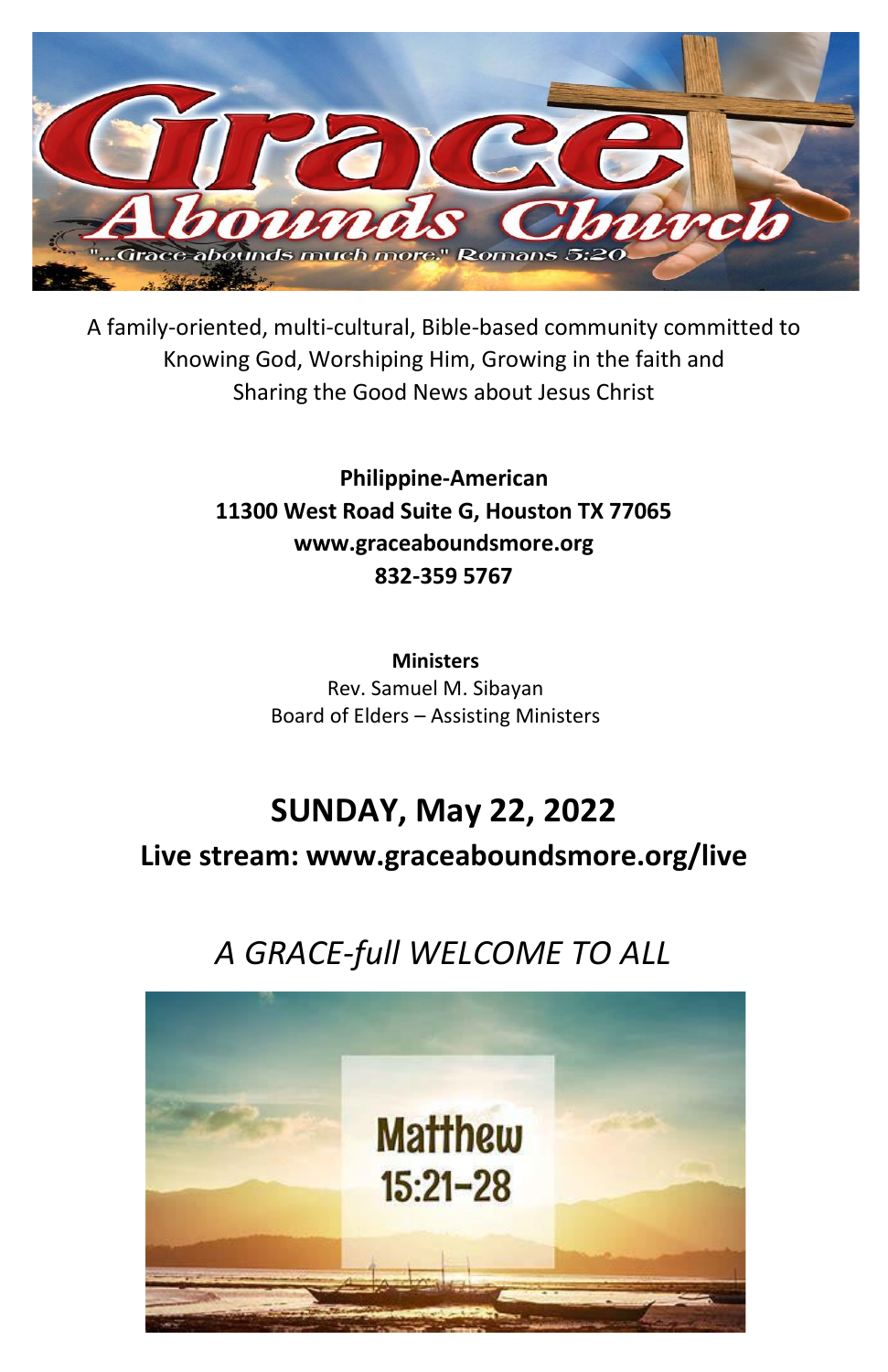# WORSHIP CELEBRATION

| <b>Welcome and Opening Prayer:</b> Pastor Sam Sibayan |                                                                                           |
|-------------------------------------------------------|-------------------------------------------------------------------------------------------|
| <b>Praise and Worship:</b> Praise Team                |                                                                                           |
| <b>Offertory Prayer:</b> Sam Choudhari                |                                                                                           |
| <b>Offertory Song:</b> Praise Team                    |                                                                                           |
| Special Number: Barbee Caporal                        |                                                                                           |
|                                                       | <b>Message:</b> "The Power of a Praying Parent"<br>Matthew 15:21-28<br>Rev. Dindo Caporal |
| <b>Closing Song:</b> As the Deer                      |                                                                                           |
| <b>Benevolent Offering</b>                            |                                                                                           |
| <b>Announcements:</b> Agnes Sibayan                   |                                                                                           |
| <b>Benediction:</b>                                   | <b>Closing Prayer and</b> Pastor Sam Sibayan                                              |

#### PRAYER ITEMS



Please submit prayer requests and answered prayers at www.graceaboundsmore.org/prayer/request

- 1. **Health**: **Amor** high blood pressure **Larry Sibayan** needs defibrillator • **Jim Prieto** – heart condition • **William** – gout
- 2. **Butch Suello and team** ministry at Cornerstone church and Church of God in Pangasinan
- 3. **Cornerstone Church** to be used for the ministry
- 4. **Memorial Day Picnic** at the park
- 5. **New elected officials** in the Philippines
- 6. **May Celebrants**
	- *Birthdays*: Leo Salinas 2, Sam Choudhari 8, Luke Caporal 11, Butch Suello – 14, Dan de Jesus – 28
	- *Anniversary*: Sam & Agnes Sibayan 30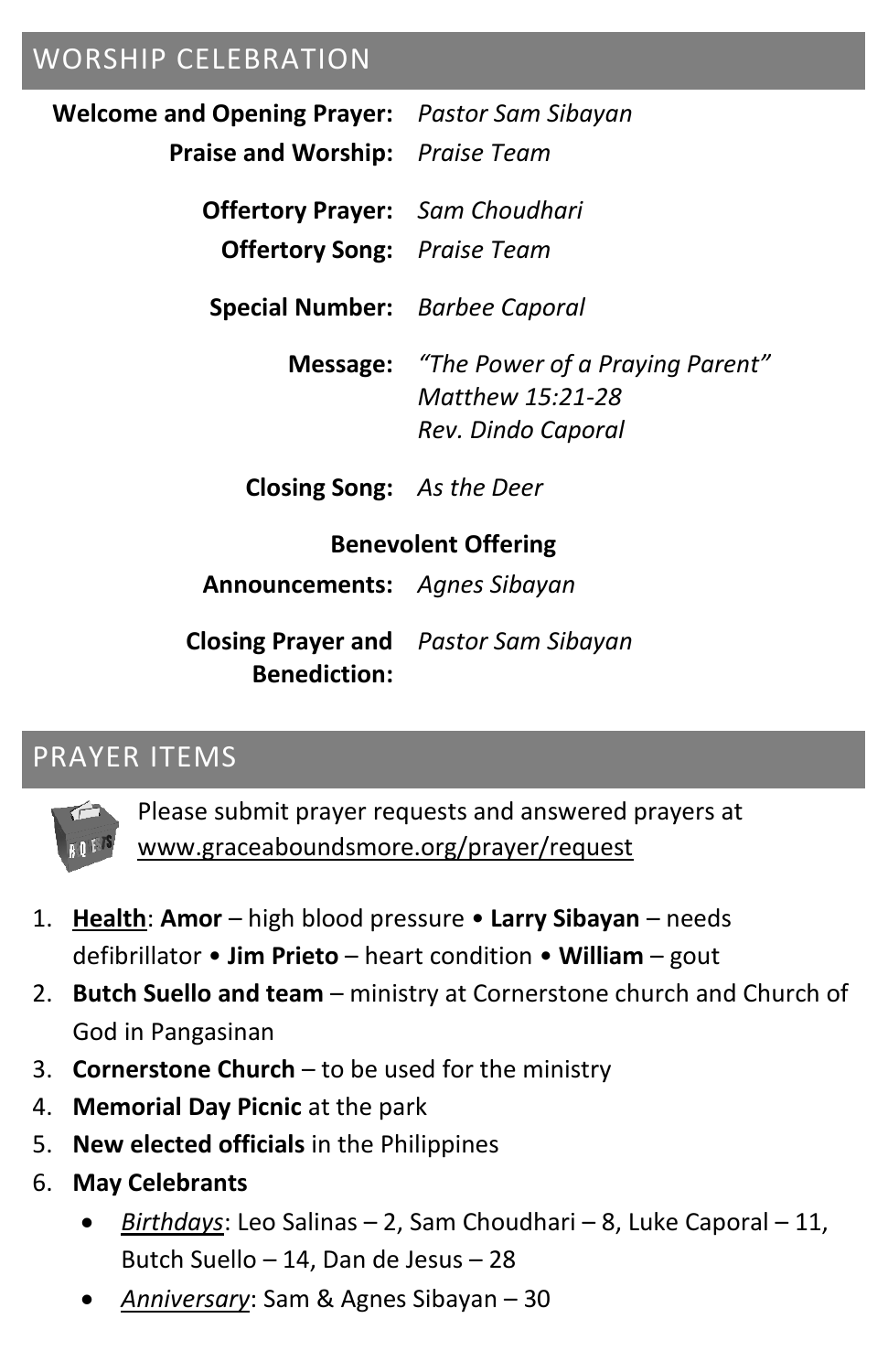# CHURCH LIFE

- 1. **CDC:** Protect yourself, get vaccinated and stay up-to-date on your COVID-19 vaccines. Wear a mask with the best fit, protection, and comfort for you.
- 2. **Church Security** be alert and ready in identifying suspicious persons near and inside the church
- 3. **Sunday School** (Children, Youth, Adults and Seniors)
- 4. **Mid-Week Prayer and Service**, Wednesdays @ 7pm.
- 5. **Memorial Day Picnic**, May 30 at John Paul Landing Park Pavilion #4, @10am. Speaker: Dr. David Tan Mai of Kirkwood church. Pot-bless.
- 6. **Special Meeting**: All deacons, elders, staff and volunteers are asked to attend. Agendum: Memorial Day Picnic.
- 7. **Mission offering every 5th Sunday** (May 29). Mission offering will be received.
- 8. **Summer AWANA**, begins Friday Jun-10 at 6:30pm through July-22 (with a break on July-1)
- 9. **Summer Good News Club on Zoom** begins on Tuesday Jun-21 at 5:55pm for 5 weeks. Registration link:

https://fs20.formsite.com/wmDP66/kemiultpbu/index.html or contact Dale Edwards [\(dalecef@yahoo.com\)](mailto:dalecef@yahoo.com)

10. **Women's Brunch Fellowship** on Saturday Jun-4 10am – noon

### SUNDAY SCHOOL

Read ahead and join us in Sunday School:

- May-29: Joy thru Humility Philippians 2:1-15
- Jun-5: Joy in Knowing Jesus Philippians 3:8-21
- Jun-12: Joy thru Peace Philippians 4:1-9
- Jun-19: Joy and Contentment Philippians 4:10-20
- Jun-26: Gospel Power Colossians 1:9-23

### PASTOR'S CORNER

*Sanctity of Life*. God created man in His own image. He formed us intricately and endowed us with distinct gifts. Sad to say, that millions of unborn babies have been murdered by abortion. The Bible says "*You saw me before I was born and scheduled each day of my life before I began to breathe. Every day was recorded in Your Book.*" Psalm 139:16. We should speak for the unborn. If you are a Christian then you must believe that every life is SACRED.